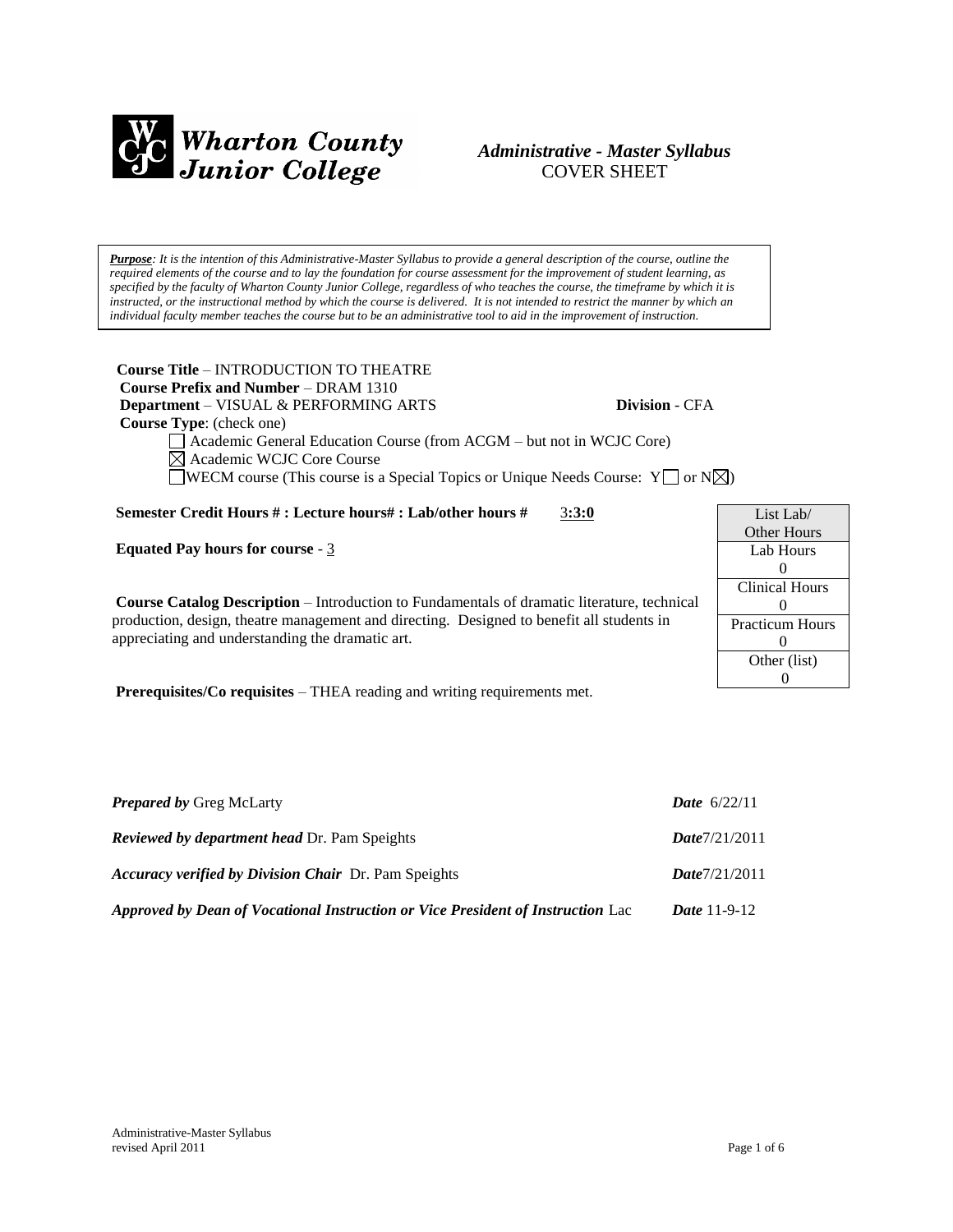

**I. Topical Outline** – Styles of Acting, Set Design, Costume Design, Play Structure, Playwriting, Criticism, Collaboration, World Theatre

### **II. Course Learning Outcomes**

| <b>Course Learning Outcome</b>                                                                                                                                                                                                                                                                                          | <b>Method of Assessment</b>                                                                                                                                                                                                                                                                                                                                    |
|-------------------------------------------------------------------------------------------------------------------------------------------------------------------------------------------------------------------------------------------------------------------------------------------------------------------------|----------------------------------------------------------------------------------------------------------------------------------------------------------------------------------------------------------------------------------------------------------------------------------------------------------------------------------------------------------------|
| 1. Read a playscript, including stage directions and<br>playwrights's notes and describe a variety of ways the play<br>could be produced on stage.<br>2. Identify values inscribed in a playscript and in a production<br>and relate the play to it's context.<br>3. Perform a planned and rehearsed scene from a play. | 1. Essay Quizzes are assessed via a four point rubric:<br>Fidelity to prompt, depth of response, clarity of ideas, original<br>insights or solutions to problems.<br>2. Essay Quizzes and Class Discussions<br>3. Scenes are graded on a 4 part rubric to include:<br>Memorization, natural communication, movement, and                                       |
| 4. Write a scene for a play.                                                                                                                                                                                                                                                                                            | character development<br>4. Scenes will be assessed on a 5 point rubric to include:<br>Length, Dramatic Development, Character Development,                                                                                                                                                                                                                    |
| 5. Create a set, costume, light, or sound design for a play.                                                                                                                                                                                                                                                            | Clarity in technical detail, and consistency in dramatic action.<br>5. Design projects are assessed on a 4 point rubric:<br>Communication and appropriateness of production concept, use<br>of materials, fidelity to play requirements, aesthetic impact.<br>6. Essay Quizzes and design projects.                                                            |
| 6. Develop an elementary design concept for a play<br>7. Define a director's concept.<br>8. Identify ways to emphasize different issues, values, or<br>concepts in a playscript through execution of a director's<br>concept.                                                                                           | 7. Essay Quizzes and in class critiques.<br>8. Final project assessed by a five part rubric: communication<br>of the director's concept in all elements of the production,<br>fidelity of individual components, depth of and completion of<br>work, originality, and team cohesiveness.<br>9. In class critique: evaluated via a four part rubric to include: |
| 9. Attend 2 live performances and identify various elements<br>that went into the presentations.                                                                                                                                                                                                                        | Fidelity to prompt, depth of response, clarity of ideas, aesthetic<br>analysis.<br>10. Group projects: Acting, design, playwriting and final                                                                                                                                                                                                                   |
| 10. Recognized the necessity for collaboration and unification<br>of the elements of theatre.<br>11. Evaluate theatrical performances on the basis of<br>performance, design, concept, and cohesion.                                                                                                                    | project.<br>11. Essay quizzes, critiques, and final exams.                                                                                                                                                                                                                                                                                                     |

#### **III. Required Text(s), Optional Text(s) and/or Materials to be Supplied by Student.**

Theatre: The Lively Art by Edwin Wilson and Alvin Goldfarb, McGraw-Hill, Current Edition, two playscripts determined each semester based on the plays studied in class, attendance of two live productions.

### **IV. Suggested Course Maximum** - 30

**V. List any specific spatial or physical requirements beyond a typical classroom required to teach the course**.

N/A

## **VI. Course Requirements/Grading System – Describe any course specific requirements such as research papers or reading assignments and the generalized grading format for the course**

5 quizzes @ 2% each; playwriting exercise @ 10%; World Theatres project @ 10%; design project @ 10% critique of 2 live performances @ 5% each; final project @ 20% and a final exam @ 20%. 90-100 = A;  $80-89 = B$ ;  $70-79 = C$ ;  $60-69 = D$ ; 59 and below = F.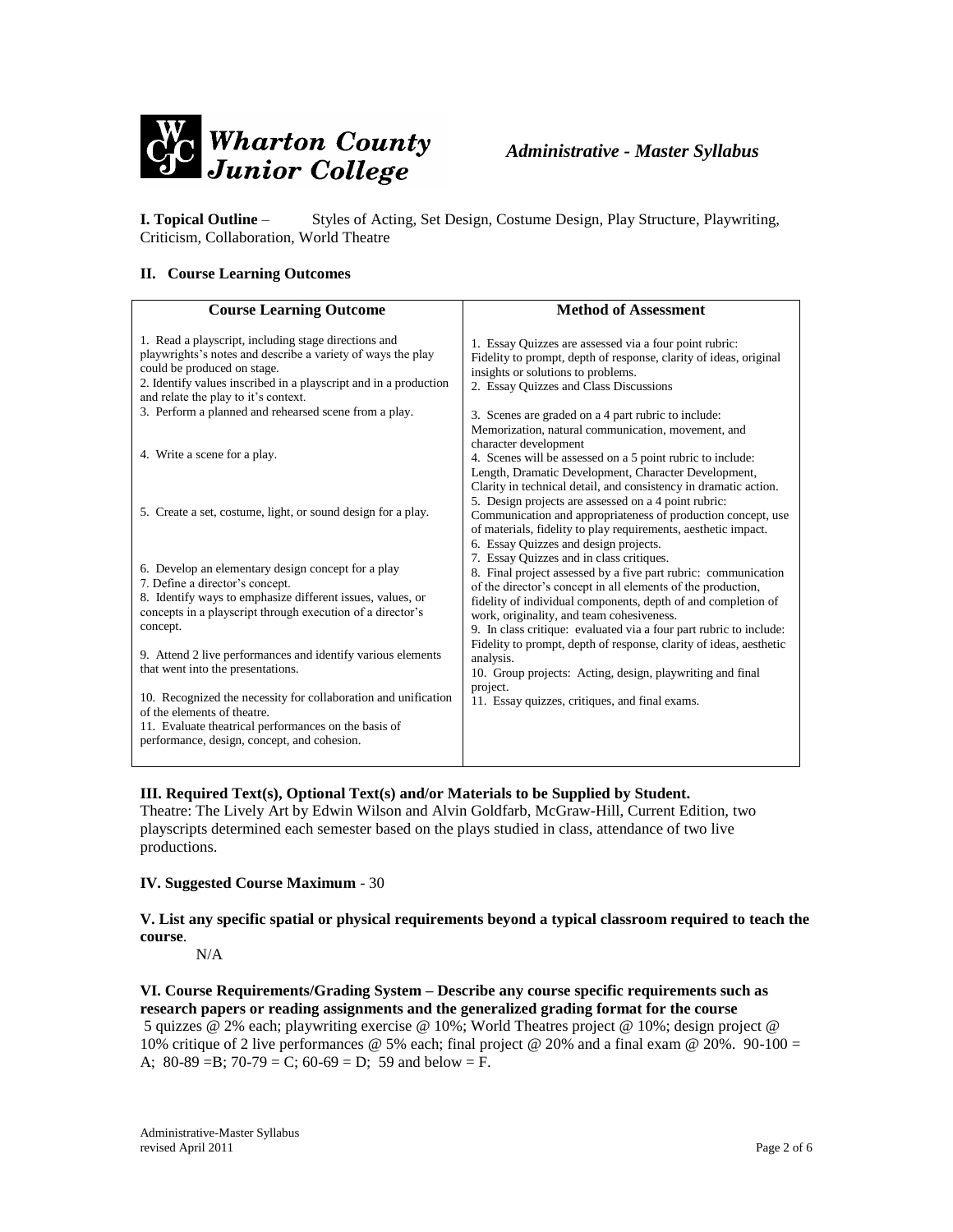### **VII. Curriculum Checklist**

- **Academic General Education Course** (from ACGM – but not in WCJC Core) No additional documentation needed

### - **Academic WCJC Core Course**

Attach the Core Curriculum Checklist, including the following:

- Basic Intellectual Competencies
- Perspectives
- Exemplary Educational Objectives

### - **WECM Courses**

If needed, revise the Program SCANS Matrix & Competencies Checklist.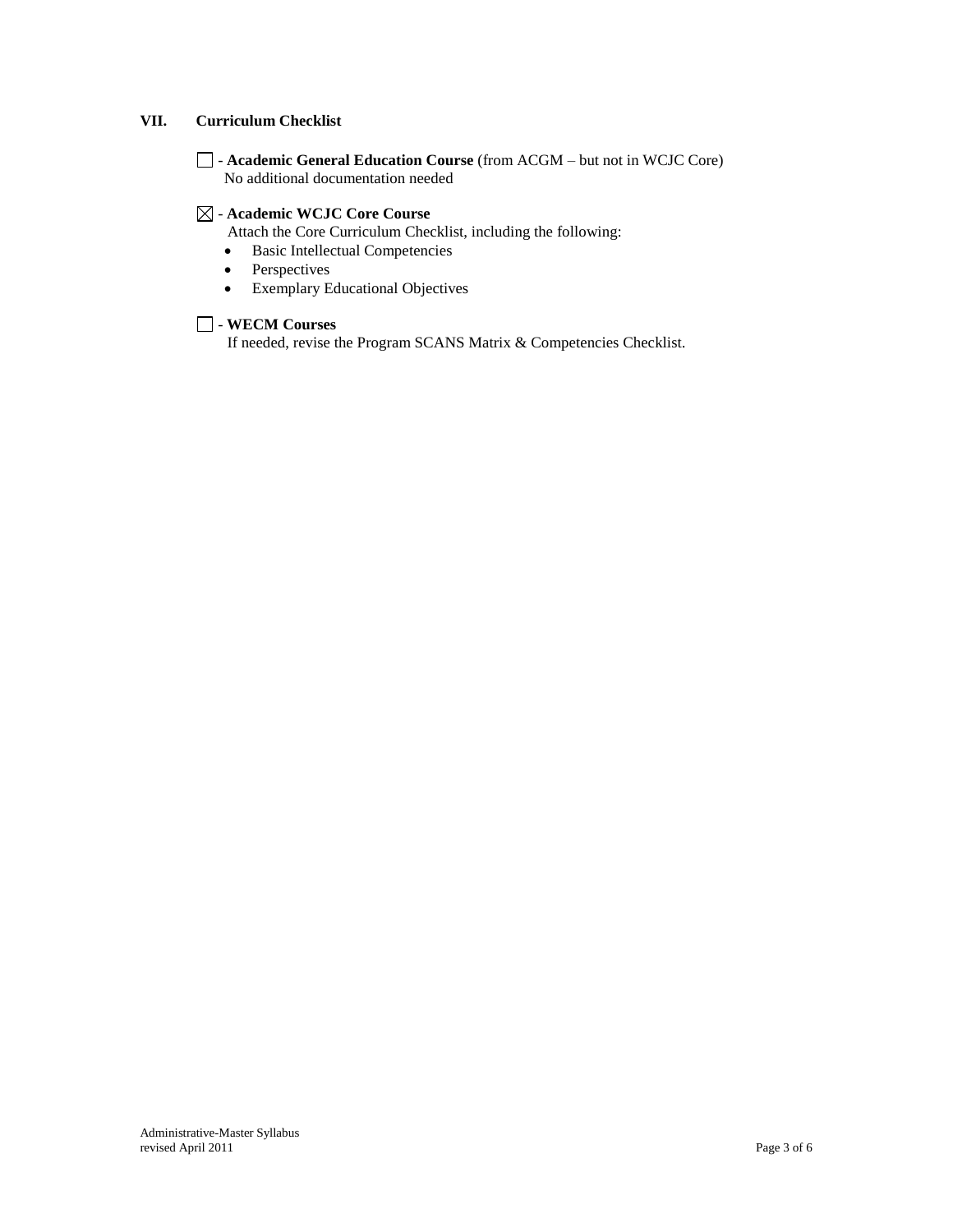

# **Core Curriculum Checklist**

## **Page 1: Competencies**

### Course Prefix & Number**: DRAM 1310 Introduction to Theatre (core 050)**

| Competency                                                                                                                                                                                                                                                                        | <b>Method of Assessment</b>                                                                                                                                        |
|-----------------------------------------------------------------------------------------------------------------------------------------------------------------------------------------------------------------------------------------------------------------------------------|--------------------------------------------------------------------------------------------------------------------------------------------------------------------|
| READING: Reading at the college level means the ability to analyze and<br>interpret a variety of printed materials – books, articles, and documents.                                                                                                                              | Students read and analyze two plays through the course. They<br>must then interpret the reading and create several theatrical<br>projects based on their analysis. |
| WRITING: Competency in writing is the ability to produce clear, correct,<br>and coherent prose adapted to purpose, occasion, and audience.                                                                                                                                        | Students respond to five in class essay quizzes as well as two in<br>class papers, and they write a small one-act play.                                            |
| SPEAKING: Competence in speaking is the ability to communicate orally<br>in clear, coherent, and persuasive language appropriate to purpose,<br>occasion, and audience.                                                                                                           | Students present three oral projects to the class.                                                                                                                 |
| LISTENING: Listening at the college level means the ability to analyze<br>and interpret various forms of spoken communication.                                                                                                                                                    |                                                                                                                                                                    |
| CRITICAL THINKING: Critical thinking embraces methods for applying<br>both qualitative and quantitative skills analytically and creatively to subject complete the various creative projects<br>matter in order to evaluate arguments and to construct alternative<br>strategies. | Students must analyze a variety of ideas and approaches to                                                                                                         |
| COMPUTER LITERACY: Computer literacy at the college level means<br>the ability to use computer-based technology in communicating, solving<br>problems, and acquiring information.                                                                                                 |                                                                                                                                                                    |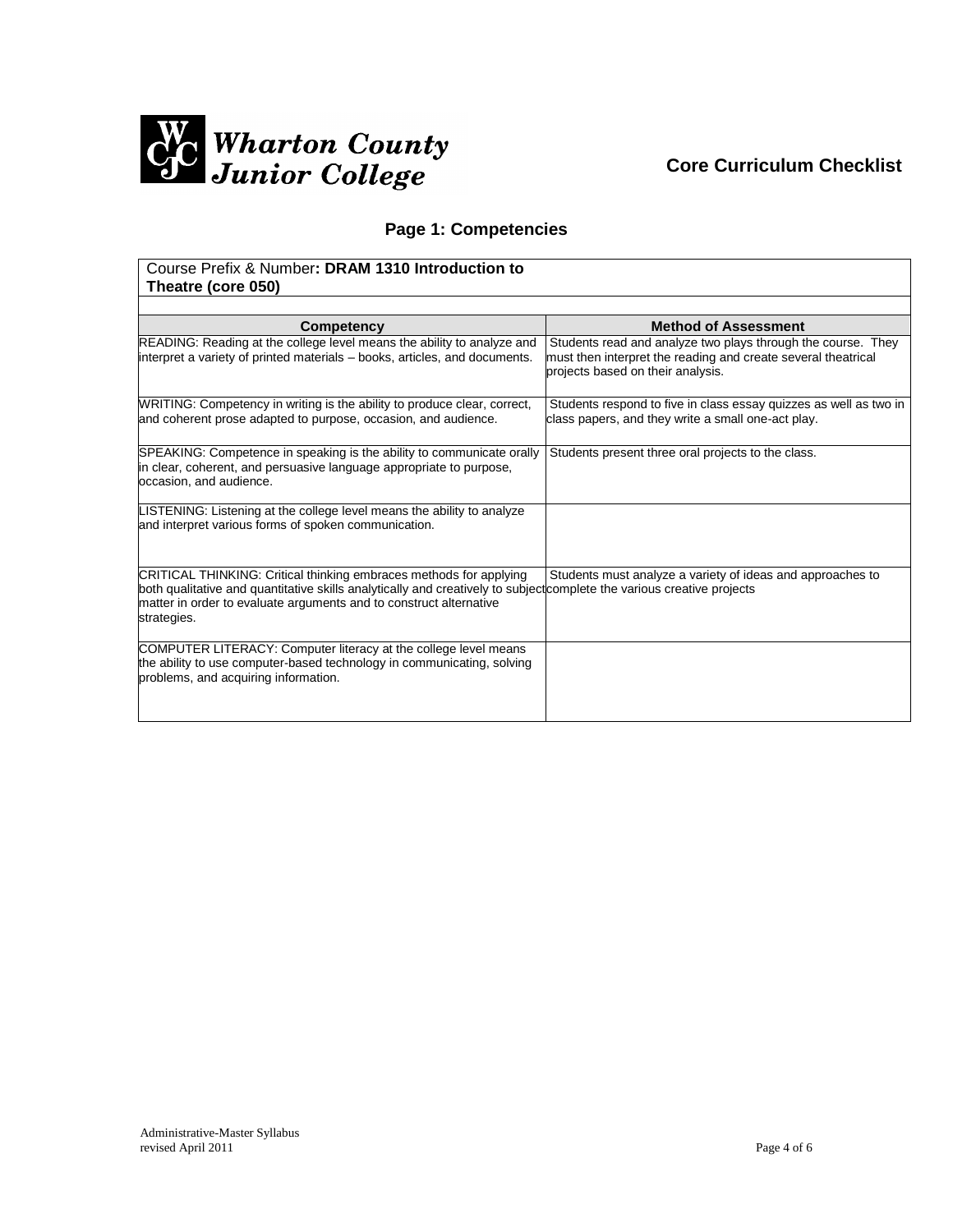## **Core Curriculum Checklist**



## **Page 2: Perspectives**

| Course Prefix & Number: DRAM 1310 Introduction to<br>Theatre (core 050)                                                                                                                                                                                               |                                                                                                                                                                                                       |
|-----------------------------------------------------------------------------------------------------------------------------------------------------------------------------------------------------------------------------------------------------------------------|-------------------------------------------------------------------------------------------------------------------------------------------------------------------------------------------------------|
|                                                                                                                                                                                                                                                                       |                                                                                                                                                                                                       |
| <b>Perspective</b>                                                                                                                                                                                                                                                    | <b>Method of Assessment</b>                                                                                                                                                                           |
| 1. Establish broad and multiple perspectives of the individual in<br>relationship to the larger society and world in which he or she lives, and<br>help the student to understand the responsibilities of living in a culturally-<br>and ethically-diversified world; | Students discuss the role of diversity and cultural sensitivity<br>through class discussions, quizzes, and in class papers.                                                                           |
| 2. Stimulate a capacity to discuss and reflect upon individual, political,<br>economic, and social aspects of life to understand ways to be a<br>responsible member of society;                                                                                       |                                                                                                                                                                                                       |
| 3. Recognize the importance of maintaining health and wellness;                                                                                                                                                                                                       |                                                                                                                                                                                                       |
| 4. Develop a capacity to use knowledge of how technology and science<br>affect lives;                                                                                                                                                                                 |                                                                                                                                                                                                       |
| 5. Develop personal values for ethical behavior;                                                                                                                                                                                                                      | Students must demonstrate commitment to team efforts which<br>require them to practice collaborative and supportive behaviors                                                                         |
| 6. Develop the ability to make aesthetic judgments;                                                                                                                                                                                                                   | Students develop four creative projects in class which require<br>team participation. Students make aesthetic choices for their own<br>work and provide constructive suggestions to their co-workers. |
| 7. Use logical reasoning in problem solving;                                                                                                                                                                                                                          | Students utilize critical thinking skills as they complete creative<br>projects, quizzes, and respond critically to the work of their<br>peers.                                                       |
| 8. Integrate knowledge and understanding of the interrelationships of the Through analysis of plays students demonstrate an awareness<br>scholarly disciplines                                                                                                        | and an understanding of other disciplines including history,<br>philosophy, and sociology                                                                                                             |